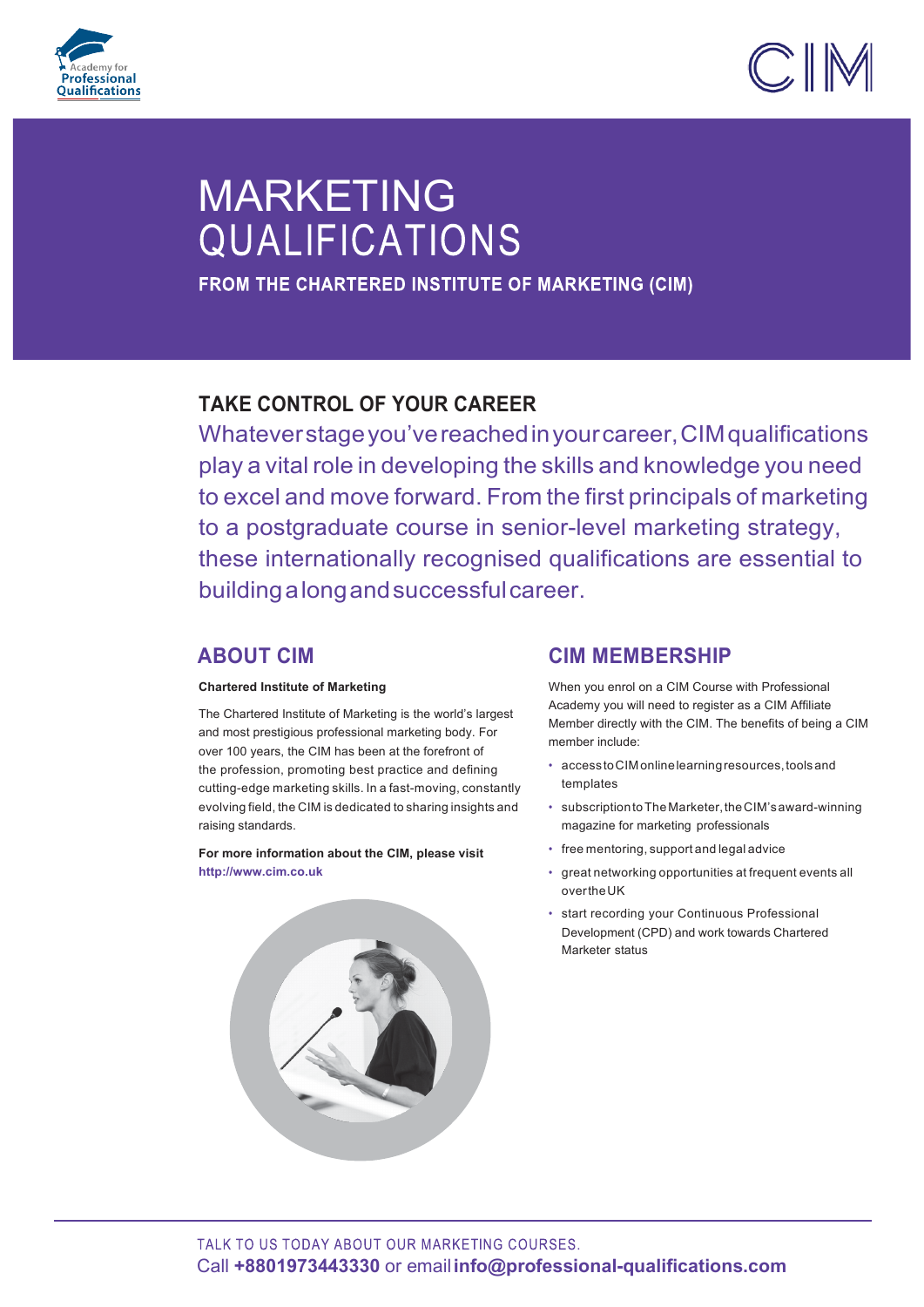



### **MARKETING PATHWAYS**

Carefully designed around the CIM syllabus, our courses deliver valuable accredited qualifications while developing invaluable real-world skills.

### **QUALIFICATION IN PROFESSIONAL MARKETING - LEVEL 6**

Building on the operational marketing knowledge and experience you have gained, this course will develop you for your future marketing management role.

### **QUALIFICATION IN PROFESSIONAL MARKETING - LEVEL 4**

If you are relatively new to marketing and want to learn the theoretical foundations then this course is ideal.

### **FOUNDATION CERTIFICATE IN MARKETING - LEVEL 3**

For those who are interested in entering into a marketing career to gain a general overview of what marketing is.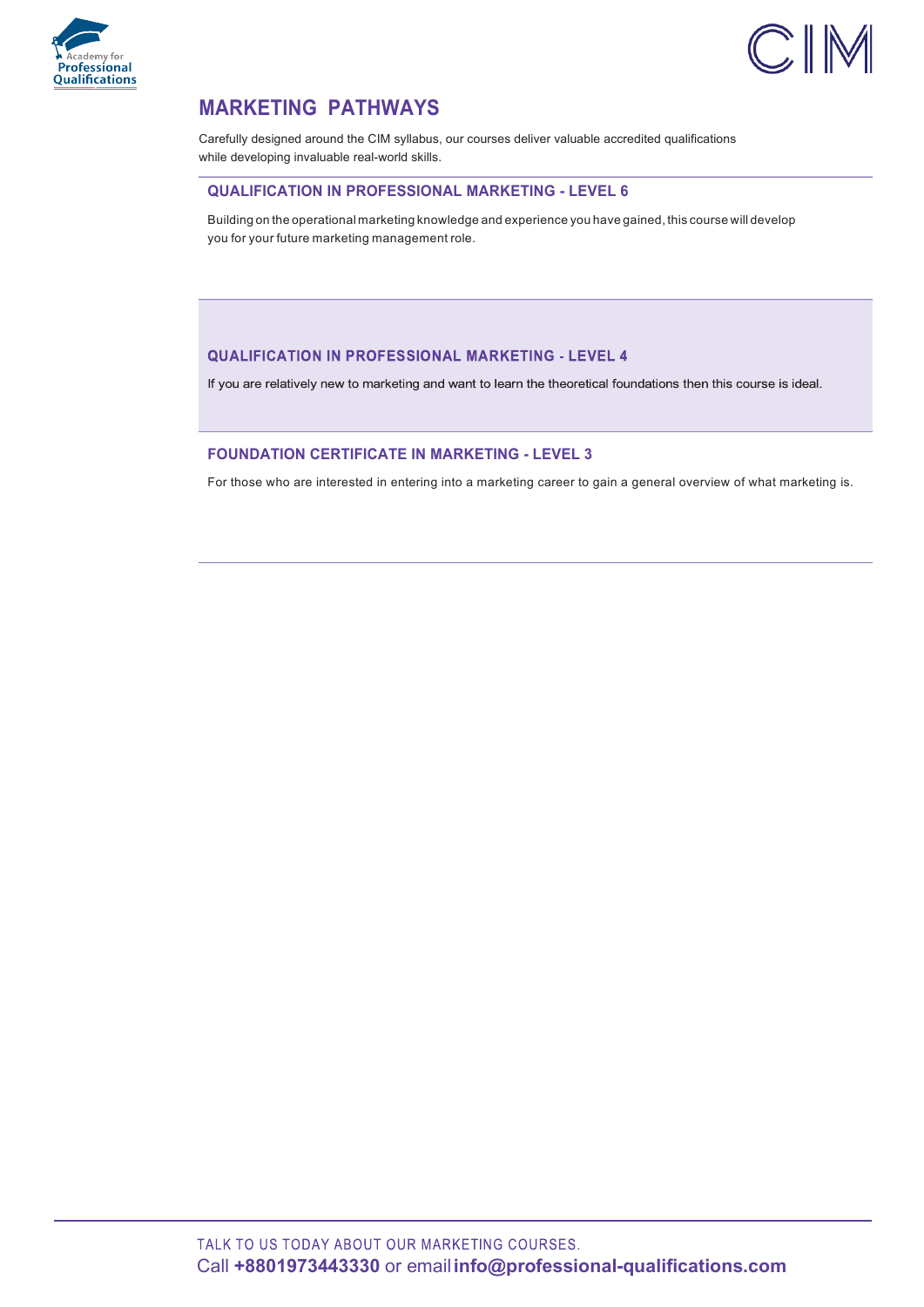



# **FOUNDATION CERTIFICATE** IN MARKETING - LEVEL 3

FROM THE CHARTERED INSTITUTE OF MARKETING (CIM)

The aim of the CIM Level 3 Foundation Certificate in Marketing is to equip you with the skills, knowledge and understanding to perform professionally in a support-level marketing role. You will develop a good understanding of the wider role of marketing and see how your practical skills can be applied to future career progression.

Successful completion of the CIM Level 3 Foundation Certificate in Marketing will equip the student with the knowledge, skills and understanding to be able to carry out an essential and successful support-level marketing rolewithintheworkplace.Thosewhosuccessfullyachieve this qualification will be able to understand the wider role of marketing and how their practical skills can be applied to their career progression within the marketing profession.

### **WHO IS IT FOR?**

The Foundation Certificate in Marketing is aimed at those either in a job that already involves marketing or those who wish to find out about marketing with the intention of starting out on a marketing career.

### **ENTRY REQUIREMENTS**

It is not necessary to have any previous experience or knowledge of marketing and you can choose to study in a way that suits your requirements and availability. We do, however, ask that if English is not your first language, you provide us with evidence that you have achieved – within the past two years – either an IELTS Academic Module with an overall score of 6.5 (each component pass being at 6.0 or above) or the Cambridge Certificate of Advanced English at grade B or above. We are prepared to consider other equivalent alternatives.

### **QUALIFICATION STRUCTURE - CIM Level 3 Foundation Certificate in Marketing**



Our qualification and award pathways have been structured to reflect the need for a flexible and bite-size approach for today's marketer. This qualification consists of one mandatory module and the choice of one elective module. However, you can choose to complete just one module and gain an award. Should you choose to continue to study and successfully complete the second module, you will achieve the full qualification.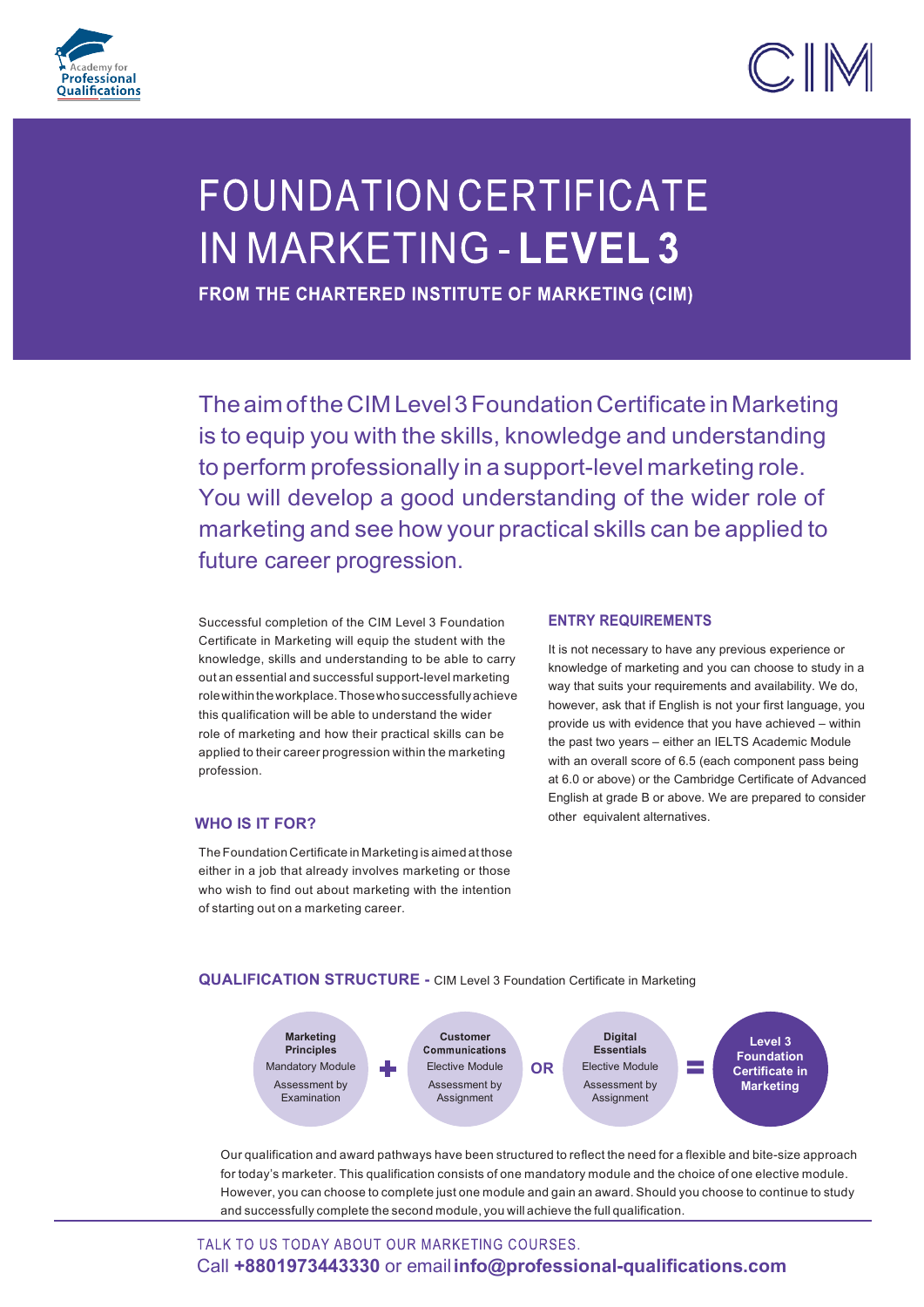

# $CIM$

# **MODULE OVERVIEW**

| <b>Module title</b>                                 | <b>Description</b>                                                                                                                                                                                                                                                                                                                                                                                                                                                                                                                                                               | Assessment            |
|-----------------------------------------------------|----------------------------------------------------------------------------------------------------------------------------------------------------------------------------------------------------------------------------------------------------------------------------------------------------------------------------------------------------------------------------------------------------------------------------------------------------------------------------------------------------------------------------------------------------------------------------------|-----------------------|
| <b>Marketing Principles -</b><br><b>Mandatory</b>   | This module provides an understanding of the key<br>concepts and terminology used in marketing. It<br>also gives you a knowledge and understanding<br>of the role and function of marketing within<br>organisations and explores the factors that<br>influence consumer behaviour. You will identify<br>key components of the marketing environment<br>and develop an appreciation of how to collect and<br>use relevant information. The module outlines<br>the concepts and elements which make up the<br>marketing mix and shows you how they are<br>applied in context.      | Multiple choice exam  |
| <b>Customer Communications -</b><br><b>Elective</b> | This module provides an understanding of how<br>marketing communications can be used in practice<br>to engage with customers. It enables appreciation<br>of the customer and considers the importance<br>of the nature of relationships and how they are<br>managed and monitored. You will gain knowledge<br>and understanding of the purpose and process of<br>marketing communications and the range of tools<br>available. You will also explore how to develop a<br>successful marketing communications campaign<br>and learn how the campaign can be put into<br>practice. | Work-based assignment |
| <b>Digital Essentials-Elective</b>                  | This module provides an understanding of the<br>key concepts associated with digital marketing.<br>The impact of changing a digital enviroment<br>is considered in relation to the customer and<br>the digital tools used for communications. The<br>importance of digital content is recognised in the<br>context of digital campaigns, as well as the need<br>to monitor performance.                                                                                                                                                                                          | Work-based assignment |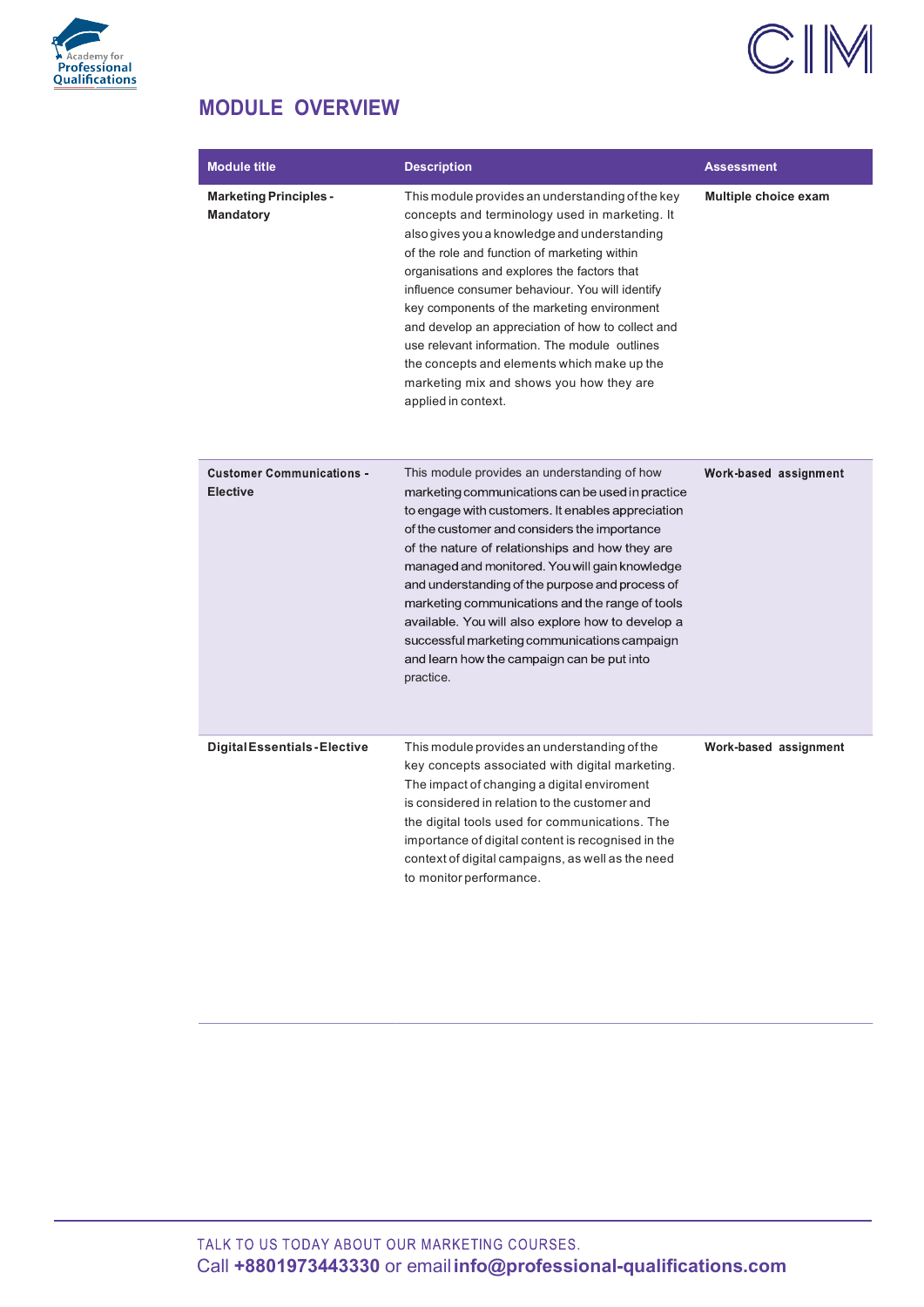



# CERTIFICATE IN PROFESSIONAL **MARKETING-LEVEL4**

FROM THE CHARTERED INSTITUTE OF MARKETING (CIM)

A practical insight into the principles and application of marketing at a tactical level, giving you the skills and knowledge to devise and execute marketing activities and gain marketing credibility.

### **QUALIFICATION OVERVIEW**

The aim of the CIM Level 4 Certificate in Professional Marketing is to provide the practising marketer with relevant, contemporary marketing content to equip them for the current global landscape.

Learning is brought to life through meaningful and active assessment methods which embrace the modern marketingindustry.

Thosewhosuccessfullyachievethisqualificationareable to understand the wider role of marketing and how their practical skills can be applied to their career progression within the marketing profession.

**For more information about workshop dates please visit www.professional-qualifications.com**

### **ENTRY REQUIREMENTS**

One or more of the following is required to gain entry onto this qualification:

- CIM Level3 Introductory Certificate in Marketing qualification.
- Any relevant Level 3 qualification.
- AnyUKdegree orinternationalequivalent.
- International Baccalaureate (equivalent to NQF Level 3 and above).
- Professional practice (suggested one year in a marketing role) plus diagnostic assessment onto Level4.

If English is not your first language, you will also need to provide evidence of achieving one of the following English language qualifications within the last two years: IELTS Academic Module with overall score of 6.5 (each component pass mark must be 6.0 or above) or Cambridge Certificate ofAdvancedEnglish gradeBor above.CIM willconsiderotherequivalentalternatives.

### **QUALIFICATION STRUCTURE -** CIM Level 4 Certificate in Professional Marketing



The certificate qualification consists of three modules, two mandatory and one elective. Complete two mandatory modules and one elective module to achieve the full qualification.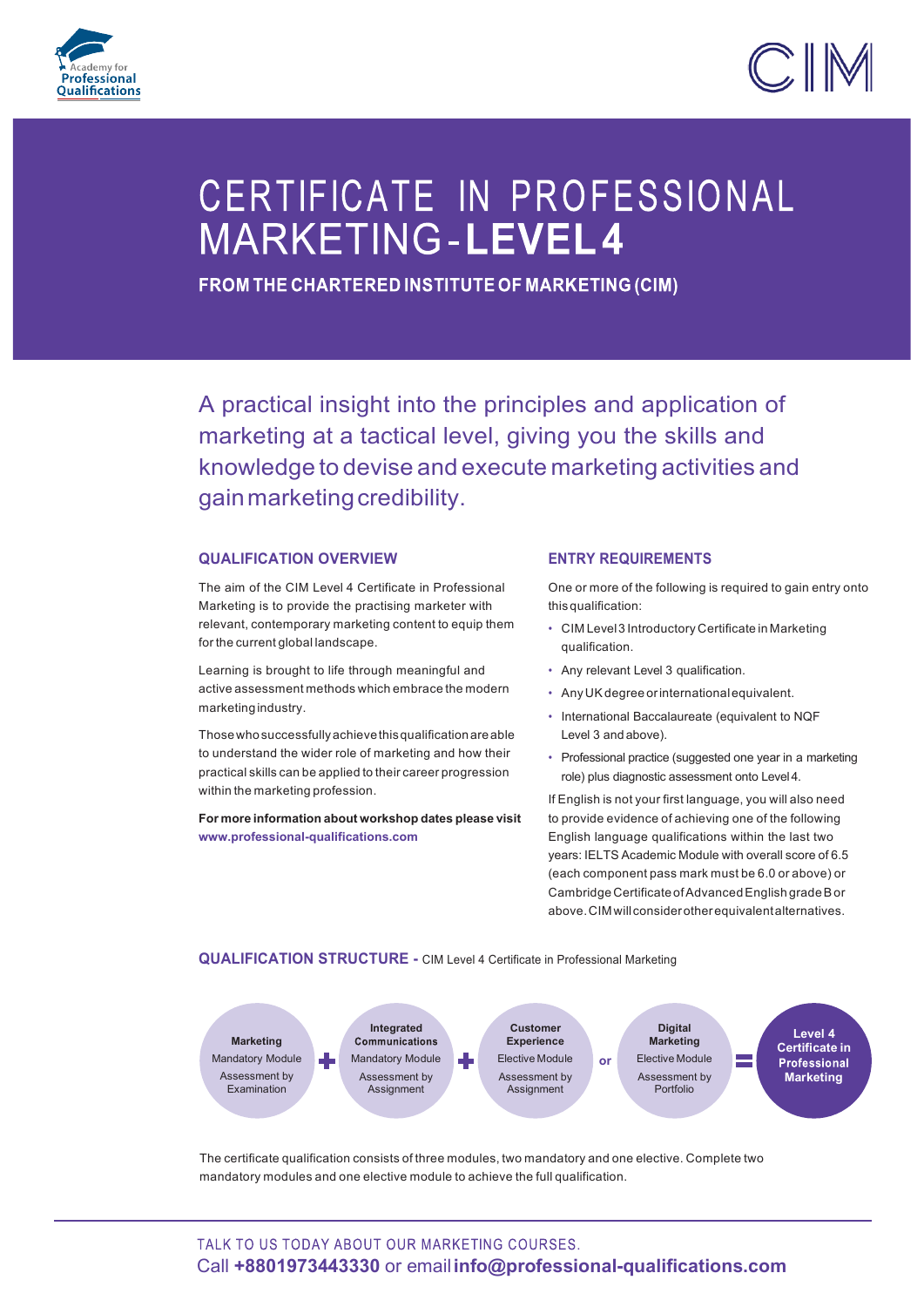

# $CIM$

# **MODULE OVERVIEW**

| <b>Module title</b>                             | <b>Description</b>                                                                                                                                                                                                                                                                                                                                                                                                                                                               | <b>Assessment</b>     |
|-------------------------------------------------|----------------------------------------------------------------------------------------------------------------------------------------------------------------------------------------------------------------------------------------------------------------------------------------------------------------------------------------------------------------------------------------------------------------------------------------------------------------------------------|-----------------------|
| <b>Marketing - Mandatory</b>                    | This module provides the knowledge and<br>understanding of the function of marketing<br>within the organisation and demonstrates how an<br>appreciation of customer behaviour can enable<br>effective targeting. It outlines an understanding<br>of how external environmental influences affect<br>planning and how information enables decision<br>making. It outlines the elements of the marketing<br>mix and how these are applied to address market<br>and customer needs. | <b>Examination</b>    |
| <b>Integrated Communications</b><br>- Mandatory | This module provides the opportunity to recognise<br>the importance of communications planning in<br>delivering marketing solutions. It explains how the<br>concept of product and brand management can<br>enable organisations to deliver customer value.<br>It outlines the components of the marketing<br>communications mix and enables understanding<br>of integrated marketing communications (IMC)<br>planning.                                                           | Work-based assignment |
| <b>Customer Experience - Elective</b>           | This module provides the skills and understanding<br>to assess customer expectations in context and<br>to develop and deliver activities that meet those<br>expectations. It introduces customer experience<br>frameworks and highlights how to establish<br>effective monitoring and measurement techniques<br>that ultimately enable organisations to improve<br>customer experience.                                                                                          | Work-based assignment |
| <b>Digital Marketing - Elective</b>             | This module provides awareness of the nature<br>of the challenges and opportunities within the<br>digital environment and outlines the skills and<br>tools required to support and enhance marketing<br>activities. It identifies the importance of effective<br>digital monitoring and measurement techniques<br>that enable organisations to improve digital<br>marketing effectiveness performance.                                                                           | <b>Portfolio</b>      |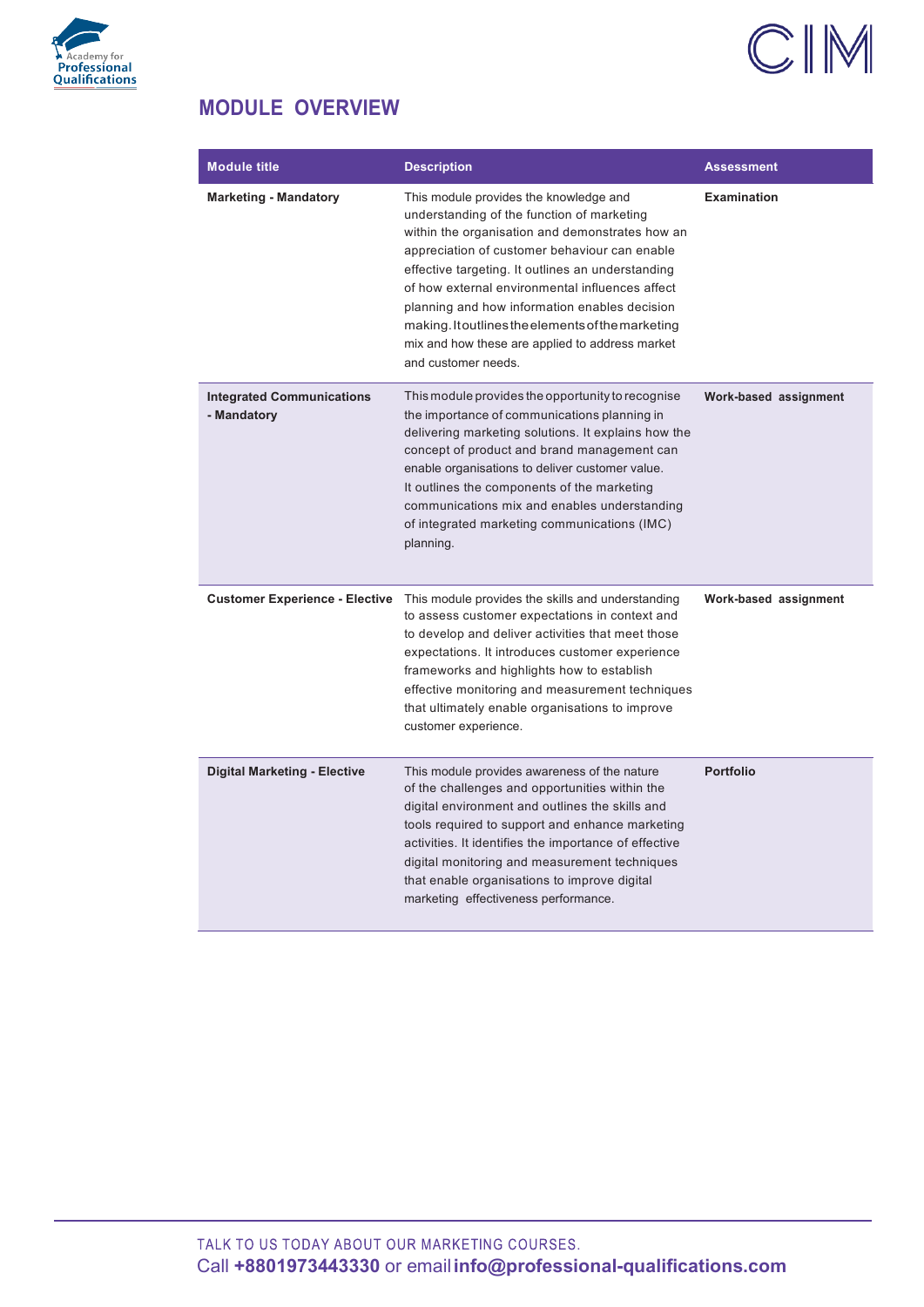



# **QUALIFICATION IN** MARKETING-LEVEL6

FROM THE CHARTERED INSTITUTE OF MARKETING (CIM)

Focuses on the theoretical aspects of marketing and the skills to manage the marketing function including channel management, stakeholderimpact and product development.

### **QUALIFICATION OVERVIEW**

The aim of the CIM Level 6 Course in Professional Marketing is to provide the practising marketer with relevant, contemporary marketing content to equip them for the current global landscape. Learning is brought to life through meaningful and active assessment methods which embrace the modern marketing industry.

Successful completion of the CIM Level6 Course in ProfessionalMarketingwillestablishtheknowledge, skills and understanding to be able to perform at a management level and to carry out an essential and successful professional marketing role within the workplace.

**For more information about workshop dates please visit www.professional-qualifications.com**

#### **ENTRY REQUIREMENTS**

One or more of the following is required to gain entry onto this qualification:

- CIM Level 4 Professional Certificate in Marketing or CIM Level 4 Certificate in Professional Marketing.
- Any relevant Level 4 qualification.
- Foundation Degree in Business with Marketing.
- Bachelor's or Master's degree from a recognised university, with at least one third of credits coming from marketing content (i.e. 120 credits in Bachelor's degrees or 60 credits in Master's degrees).
- Professional practice (suggested two years marketing in an operational role) plus diagnostic assessment onto Level 6

If English is not your first language, you will also need to provide evidence of achieving one of the following English language qualifications within the last two years: IELTS Academic Module with overall score of 6.5 (each component pass mark must be 6.0 or above) or Cambridge Certificate ofAdvancedEnglish gradeBor above.CIM willconsiderotherequivalentalternatives.

**QUALIFICATION STRUCTURE -** CIM Level 6 Course in Professional Marketing



The certificate qualification consists of three modules, two mandatory and one elective. Complete two mandatory modules and one elective module to achieve the full qualification.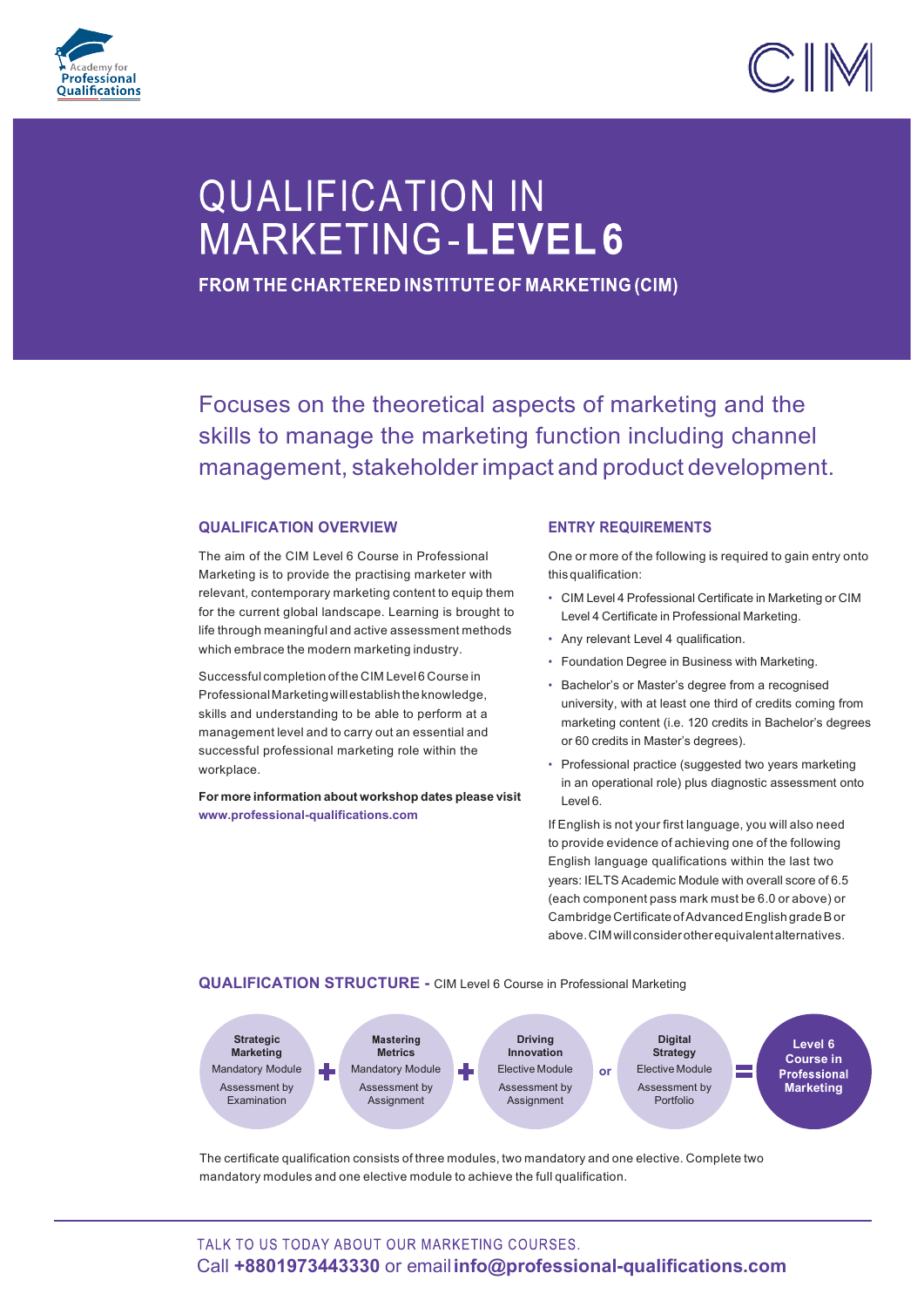

# $CIM$

# **MODULE OVERVIEW**

| <b>Module title</b>                              | <b>Description</b>                                                                                                                                                                                                                                                                                                                                                                                                                                                                                                                                                                                                                                                                                                                                              | <b>Assessment</b>     |
|--------------------------------------------------|-----------------------------------------------------------------------------------------------------------------------------------------------------------------------------------------------------------------------------------------------------------------------------------------------------------------------------------------------------------------------------------------------------------------------------------------------------------------------------------------------------------------------------------------------------------------------------------------------------------------------------------------------------------------------------------------------------------------------------------------------------------------|-----------------------|
| <b>Strategic Marketing -</b><br><b>Mandatory</b> | This module recognises the significance of<br>situation analysis and introduces techniques for<br>assessing the external and internal environments<br>that enable effective decision making. The<br>module outlines the importance of all stages<br>within the marketing planning process, from<br>the audit, through strategic decision making,<br>to implementation of plans. It outlines how<br>managing resources and employing monitoring<br>and measurement techniques enable the<br>achievement of strategic marketing objectives.                                                                                                                                                                                                                       | <b>Examination</b>    |
| <b>Mastering Metrics - Mandatory</b>             | This module examines the importance of<br>managing marketing data in effective marketing<br>decision making. It presents the role of marketing<br>metrics within the organisation and establishes<br>how an understanding of a range of measurement<br>techniques can enable organisations to achieve<br>marketing insights and strategic decision making.<br>It provides an appreciation of how measurement<br>techniques, aligned to business objectives, can<br>establish and determine the effectiveness of<br>marketing activities. It outlines the value of using<br>appropriate data sources to enable effective<br>marketing analysis, and of employing appropriate<br>analytics tools and techniques to ensure effective<br>marketing decision making. | Work-based assignment |
| <b>Driving Innovation - Elective</b>             | This module focuses on how an understanding<br>of the relationship between marketing and<br>entrepreneurship can enable organisations to<br>deliver compelling marketing solutions. It presents<br>the key factors in building and nurturing innovation<br>throughout the organisation and within the<br>marketing function. It provides an appreciation<br>of the role of internal marketing in supporting a<br>culture of innovation and in implementing change<br>programmes.                                                                                                                                                                                                                                                                                | Work-based assignment |
| <b>Digital Strategy - Elective</b>               | This module outlines how an understanding and<br>analysis of the macro- and micro-environments<br>can enable organisations to assess the impact<br>of the disruptive digital landscape in delivering<br>objectives, in order to develop strategic<br>recommendations. It provides recognition of<br>how creating digital marketing mixes can enable<br>organisations to respond with agility to market<br>needs. It examines how the management of<br>digital channels and the application of key digital<br>measures help to achieve business objectives.                                                                                                                                                                                                      | <b>Portfolio</b>      |